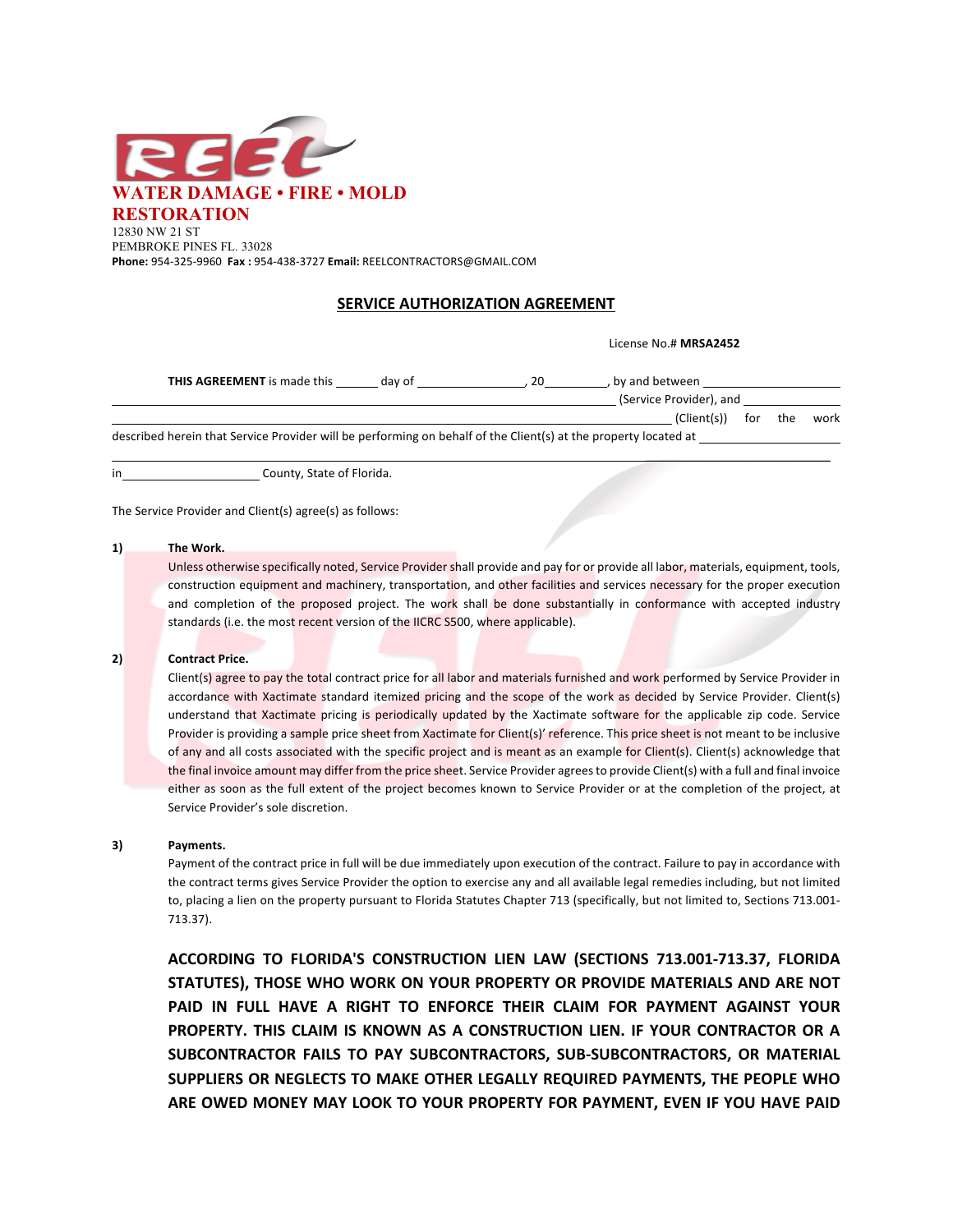**YOUR CONTRACTOR IN FULL. IF YOU FAIL TO PAY YOUR CONTRACTOR, YOUR CONTRACTOR MAY ALSO HAVE A LIEN ON YOUR PROPERTY. THIS MEANS IF A LIEN IS FILED YOUR PROPERTY COULD BE SOLD AGAINST YOUR WILL TO PAY FOR LABOR, MATERIALS, OR OTHER SERVICES THAT YOUR CONTRACTOR OR A SUBCONTRACTOR MAY HAVE FAILED TO PAY. FLORIDA'S CONSTRUCTION LIEN LAW IS COMPLEX AND IT IS RECOMMENDED THAT WHENEVER A SPECIFIC PROBLEM ARISES, YOU CONSULT AN ATTORNEY.**

In the event that legal or collection proceedings must be initiated to recover any amounts due, Service Provider shall be entitled to recover the cost of collections, including, collection agencies, attorney's fees and costs, plus a finance charge of 1.5% per month applicable to all amount due.

## **4) Insurance.**

Client(s) shall purchase and maintain their own liability insurance, including fire and casualty insurance upon the residence, to the full insurable value.

In the event Service Provider is not allowed to perform its recommended procedures and protocols for any reason beyond its control, Client(s) agree to release and hold harmless Service Provider, and indemnify Service Provider against all claims or actions that may result from such circumstances, actions, or procedures.

**5) Supervision.** Client(s) agree that the supervision of the work performed under this Agreement is under the exclusive direction of the Service Provider, and Service Provider shall have control over means, methods, techniques, sequences and procedures and for coordinating all portions of the work. Client(s) shall not interfere with the work, nor cause additional work to be carried on without the written consent of the Service Provider.

#### **6) Termination.**

This contract is terminable upon written notice by the terminating party to the receiving party within three (3) calendar days of execution of this agreement.

#### **7) Representations.**

This Agreement constitutes the entire agreement between Client(s) and Service Provider, and supersedes all prior negotiations, representations, understandings and agreements, either written or oral. This Agreement may be amended only by written instrument signed by both Client(s) and Service Provider. Client(s) acknowledge that Service Provider has made no guarantees, warranties, understandings, nor representations (nor have any been made by any representatives of Service Provider) that are not included in the contract documents. Client(s) acknowledge that Service Provider may be providing disinfectant and/or decontamination services to Client(s) related to COVID-19 and/or other pathogens, viruses, bacteria, germs, etc. Service Provider agrees to follow any and all EPA, CDC, and WHO recommendations and/or requirements for cleaning and disinfecting Client(s)' property. However, due to the inability to test for COVID-19 or other such viruses throughout the property, Service Provider does not promise, represent, warranty, or otherwise guarantee that the property will be entirely free of any and all pathogens, viruses, bacteria, germs, etc. Client(s) agree and understand that Service Provider is only providing disinfectant and/or decontamination services on a proactive/preventative basis according to guidelines, recommendations, and or protocols set by the EPA, CDC, and WHO. Client(s) understand that, while these services have a high rate of success and pathogen kill rate, they are not absolute or perfect in nature and the possibility exists that not all pathogens, viruses, bacteria, germs, etc. may have been addressed. Client(s) agree to fully release Service Provider for any and all liability related to or arising from Service Provider's performance of preventative disinfection, virus decontamination, and/or any other means of addressing all pathogens, viruses, bacteria, germs, etc. so long as only EPA, CDC, and WHO pre-approved measures/protocols (or more stringent measures/protocols than those recommended) were used by Service Provider in performing said services.